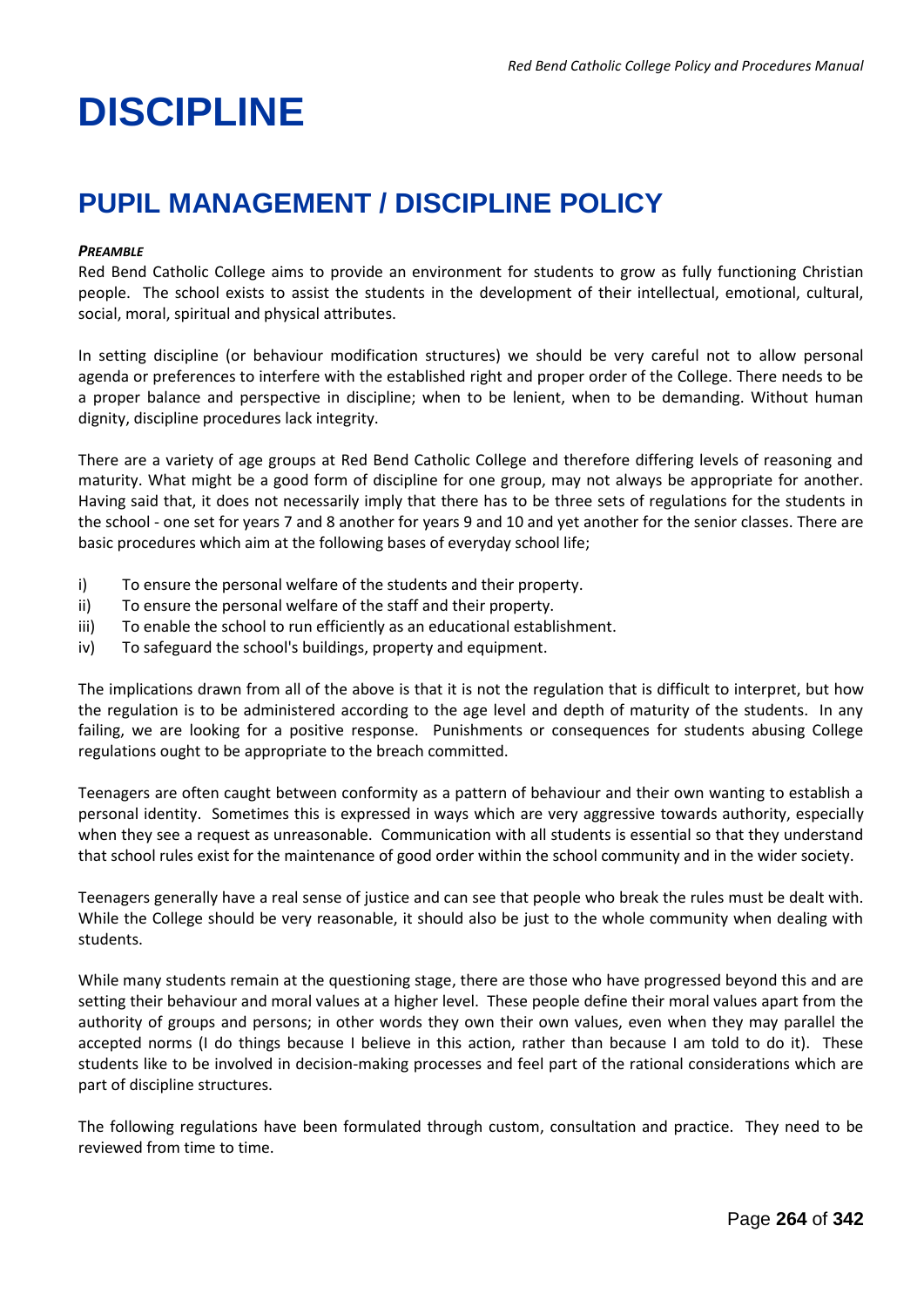It is worth remembering that discipline in a school is only as effective as those who administer it. There must be consistency and a genuine interest in the welfare of the whole school body.

#### *THE AIMS OF PUPIL MANAGEMENT AND STUDENT WELFARE POLICY:*

The aims of this policy are to:

- a) Create a positive relationship between teachers and students.
- b) Allow optimum learning to occur.
- c) To foster the growth of mutual respect.

Teachers have a duty of care and accept responsibility for pastoral care of all College students. The teachers will assist students to reflect on their behaviour; they will challenge them to explore better ways of relating to others and dealing with conflict. At times the teachers will affirm them; at other times they will correct and/or sanction students. At all times they are helping them evaluate the effects their behaviour has on them and others.

The College strives to develop self-discipline in its students. This is based on justice, self-esteem and reconciliation. The teachers are very aware of the importance of self-discipline when they impose sanctions on a student. Students should accept any such disciplinary measures in the spirit in which they are imposed, that is as a way of helping them develop better self-discipline.

The College recognises that teachers have the right to:

- 1. Teach without interference or disruption, whether from students or from unannounced variations to routine.
- 2. Meet the learning needs and aim for the maximum academic, social, physical and spiritual growth of each student.
- 3. Discipline students firmly, justly and according to consistently applied expectations.
- 4. Support from other teachers, House Coordinators, the Deputy Principal, Principal, and from the parents or guardians of students.

The College recognises that:

- 1. Students can behave acceptably. **The student chooses his/her behaviour.**
- 2. Students need discipline to protect themselves against self-destructive behaviour and disruptions from others. **Even though they may act as though they don't want discipline, students still need it.**

#### *PUPIL MANAGEMENT PROCEDURES*

Corporal punishment is not permitted in any form at Red Bend Catholic College nor do we countenance the use of corporal punishment by parents in response to school based incidents.

With the above principles in mind, Pupil Management procedures at the College are as follows.

#### *REWARDS FOR POSITIVE BEHAVIOURS*

- 1. Classroom teachers should use the Student Handbook pages during their lessons to note good behaviour or work.
- 2. Teachers will reward outstanding efforts and achievement with Merits. Merits are awarded for meritorious conduct, attitude or application to work.
- 3. If they receive 80 Merits in any one year you will be eligible to be presented with a College pen by your House Coordinator and an award will be presented in House Assembly.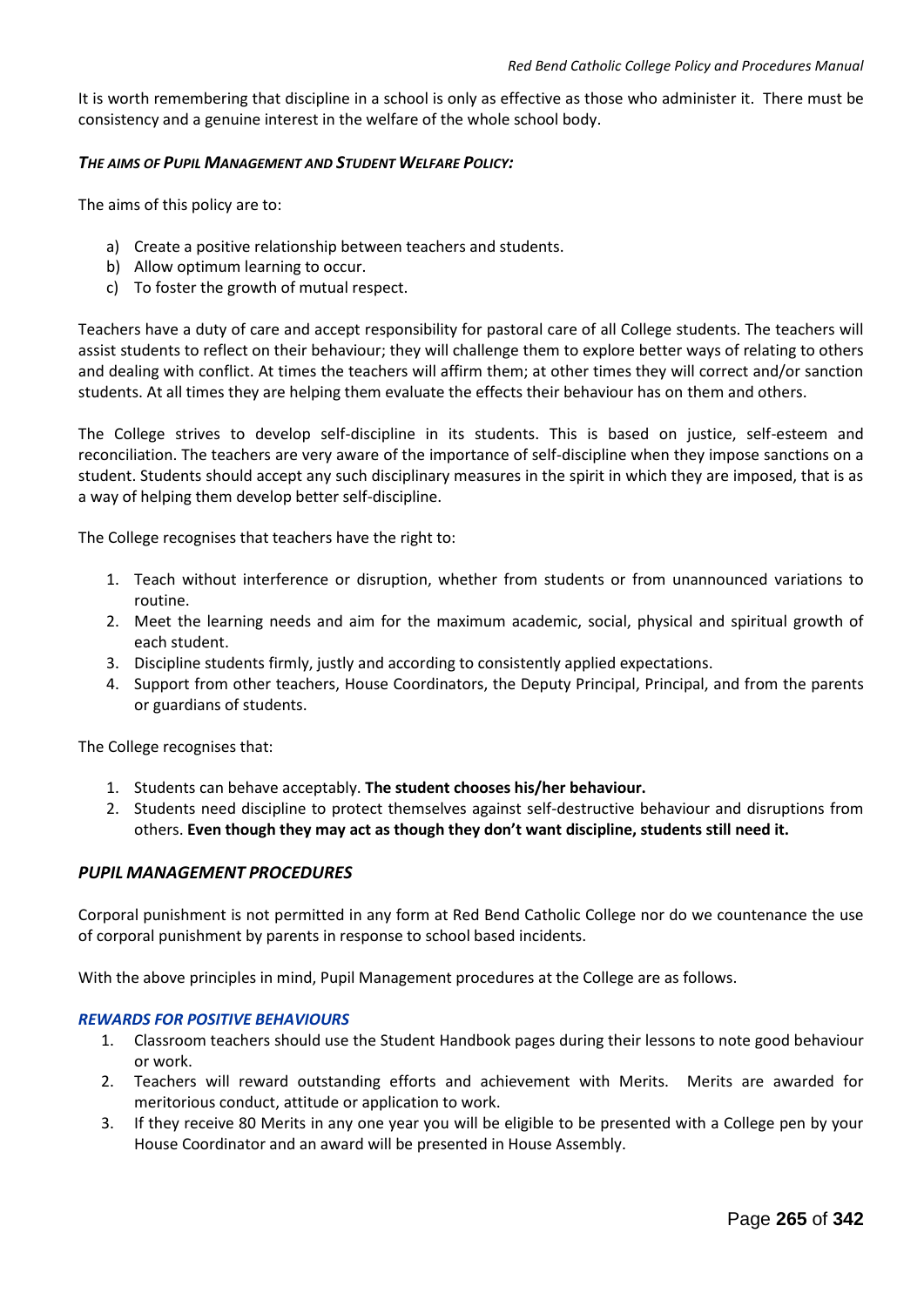- 4. Students who do not receive a demerit during the school year will be eligible for a Merit Certificate for "Excellent Conduct and Cooperation" (this Certificate will not be counted toward the presentation of a College pen).
- 5. In addition a Platinum Award will be presented on Prize Giving Day to the student in each House that receives the greatest number of merits in each House.

#### **THE AWARD SYSTEM**

| 10 Merits | $=$ | Merit Certificate (Up to a Bronze award)   |
|-----------|-----|--------------------------------------------|
| 20 Merits | $=$ | Bronze Award                               |
| 40 Merits | $=$ | Silver Award                               |
| 80 Merits | $=$ | Gold Award – Presented on Presentation Day |

No Demerits across a Semester = Excellent Conduct and Cooperation Award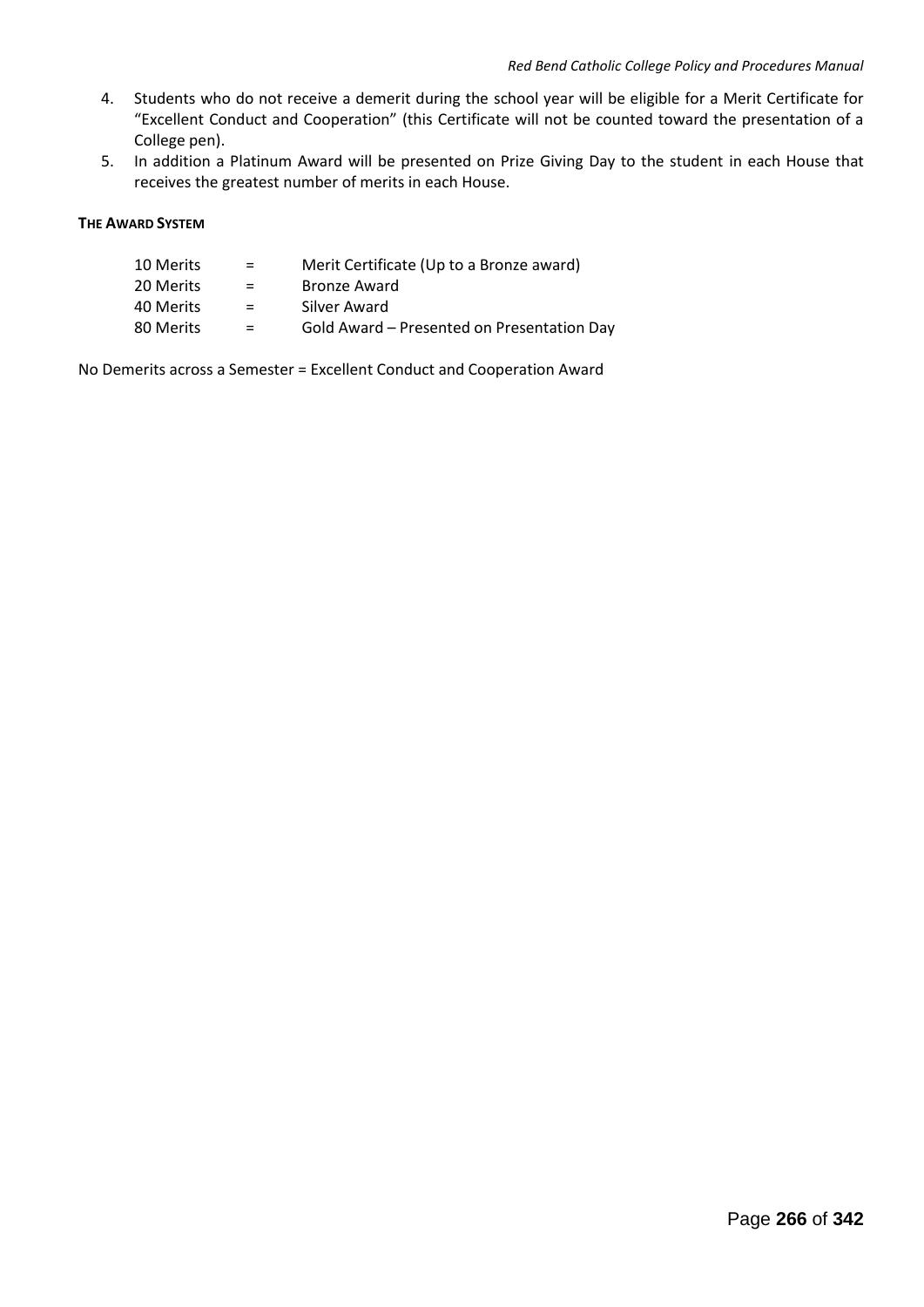# **STUDENT BEHAVIOURAL MANAGEMENT AND WELFARE POLICY**

Aim of Behaviour Management and Student Welfare Policy

The aim of this policy is to create a positive relationship between teachers and students, allowing optimum learning to occur, and fostering the growth of mutual respect.

Your teachers have a duty of care and accept responsibility for pastoral care of all College students. Teachers will assist you to reflect on your behaviour; they will challenge you to explore better ways of relating to others and dealing with conflict. At times, teachers will affirm you; at other times they will correct and/or sanction you. At all times they are helping you evaluate the effects your behaviour has on yourself and others.

The College strives to develop self-discipline in its students. This is based on justice; self esteem and reconciliation. Your teachers are very aware of the importance of self discipline when they impose sanctions on you. You should accept any such disciplinary measures in the spirit in which they are imposed, that is as a way of helping you develop better self discipline.

# **Your teachers have the right to:**

- 1. Teach without interference or disruption, whether from students or from unannounced variations to routine.
- 2. Meet the learning needs and aim for the maximum academic, social, physical and spiritual growth of each student.
- 3. Discipline students firmly, justly and according to consistently applied expectations.
- 4. Support from other teachers, Coordinators, the Deputy Principal and Principal, and from parents or guardians of students.

# **The College recognises that**:

- 1. You can behave acceptably. You choose your behaviour.
- 2. You need discipline to protect yourself against self-destructive behaviour and disruptions from others. Even though you may think at times you don't need discipline, the College recognises it as necessary.

With the above principles in mind, Behaviour Management procedures at the College are as follows:

#### **1. REWARDS FOR POSITIVE BEHAVIOURS**

Classroom teachers will use your Handbook pages for their lessons to note good behaviour or work and award Merits.

#### **2. SANCTIONS FOR UNACCEPTABLE BEHAVIOUR**

Classroom teachers may use your Student Handbook page for their lessons to comment about poor behaviour and/or lack of work and issue Demerits.

Non-Academic offences which occur inside or outside the classroom are:

- Disruptive behaviour during lessons
- Bullying, fighting, abuse, victimisation
- Stealing, vandalism, littering
- Anything to do with cigarettes, alcohol or drugs, including smoking in town in school uniform
- An attitude of indifference, such as persistent lateness to classes; loitering or wandering around the yard during lesson time without a note from a teacher
- Insolence, disobedience, obscene or offensive language
- Truancy
- Being out of bounds
- Misbehaviour on buses
- Over-affectionate behaviour (eg. Kissing) that is inappropriate in a school setting

# **3. DEMERITS**

- A student who gains three (3) demerits in one day will be sent to their House Coordinator.
- A student who gains five (5) demerits in one week will be sent to their House Coordinator and receive a further sanction (eg. Detention).
- A student who receives five (5) demerits in the same subject area in a week will be sent to the relevant Faculty Coordinator.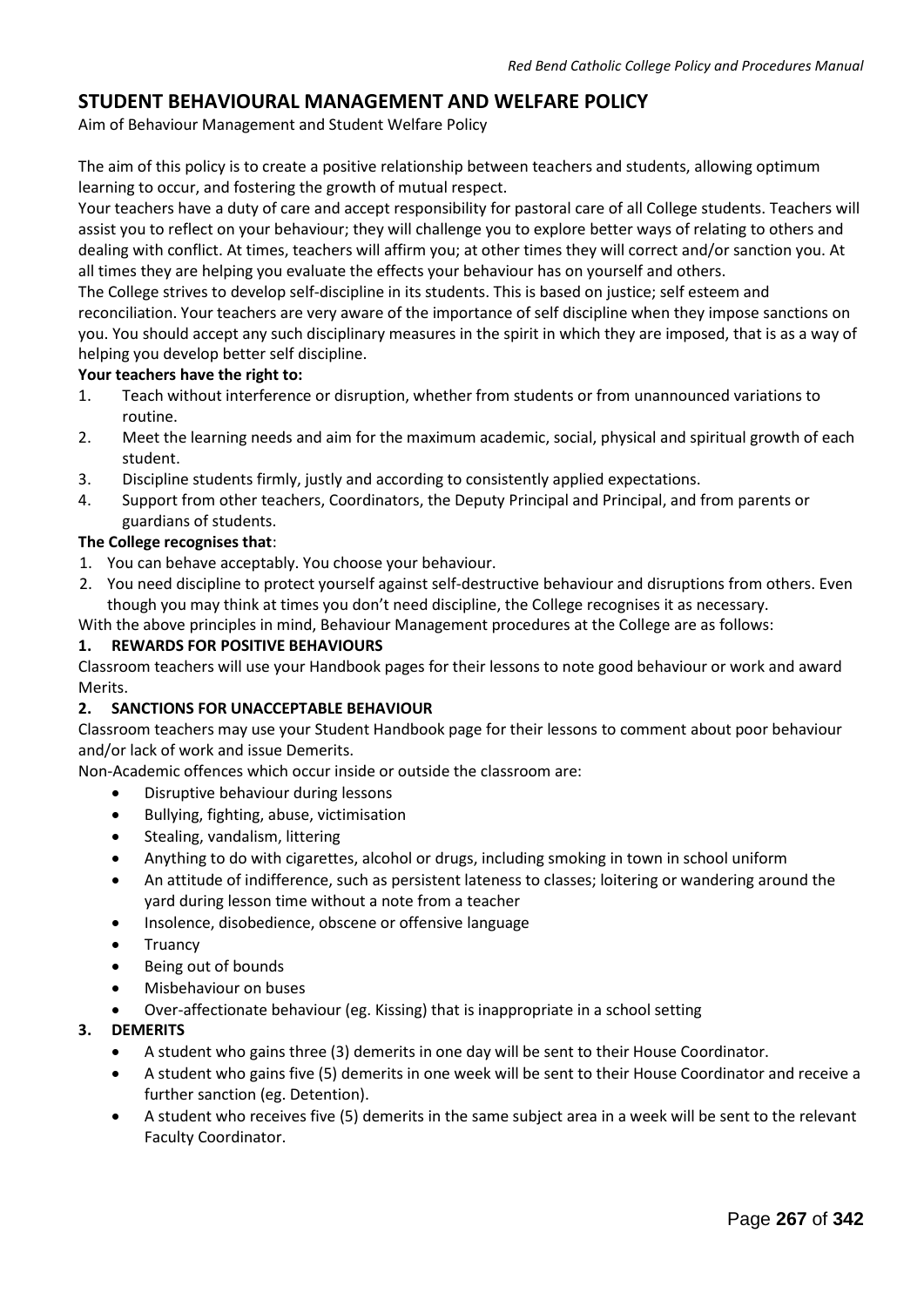# **4. LUNCH DETENTIONS – FRIDAY**

Your House/Faculty Coordinator will adivse you in writing if you have a lunch detention and when and where you are to attend it.

Lunchtime detentions commence at ten minutes after the start of lunch in Room 23. Lateness or absence, without sufficient and written reasons, will incur further lunchtime detention. If you miss any of these then you will be required to attend a Tuesday Detention. Lunchtime detentions normally take precedence over sports practices, meetings and extra-curricular activities. Detention concludes at five minutes before the end of lunch. If your behaviour during detention is not appropriate, the teacher on detention will ask you to leave. Your House/Faculty Coordinator will be informed and another detention will be issued.

If you are required to attend an excursion or similar activity during the specified lunchtime detention period, then you must inform the teacher issuing the detention. If you are unaware of this activity or forget to tell the teacher at the time, then remedy this situation when you return to school. Your detention will then be transferred to the following Friday.

Failure to attend lunchtime detentions will firstly result in an additional lunchtime detention. Continued failure to attend another lunchtime detention will result in Tuesday afternoon detentions.

# **5. TUESDAY DETENTION**

- These may be imposed by your House Coordinator/Faculty Coordinator for certain offences or for numerous uniform detentions.
- These detentions start at 3.30pm and finish at 5.00pm.
- Day students are required to arrange their transport home.
- The House Coordinator/Faculty Coordinator or Deputy Principal will inform your parents and yourself by letter prior to the Tuesday Detention. If you misbehave in detention or do not attend to the task given, further action will be taken.
- If you miss a Tuesday detention your parents will be contacted by phone the next day. You will be required to attend another detention. Students will be required to do a minimum of 4 pages of written work plus 30 minutes of community service.
- Students who receive a Tuesday detention are not to attend the Disco in the term that the detention is issued.

#### **6. INTERNAL SUSPENSION**

You may be placed in isolation if your behaviour warrants this. Your parent/guardian(s) will be informed o fthis. Isolation will always entail being given written work which is to be completed to an acceptable standard. You will be required to:

 Sit and work in isolation in House Coordinators Office or the Time Out Room adjacent to the Student Coordinators Office.

#### **7. EXTERNAL SUSPENSION**

If a student is suspended from school the student will be required to complete an amount of written work which will need to be shown to the Deputy Principal upon returning to the College and placed on a monitoring sheet for two weeks.

#### **UNACCEPTABLE BEHAVIOUR IN THE CLASSROOM**

This is dealt with in these ways:

- 1. Students may be sent from class to the Student Services Office with a red card. This indicates unacceptable behaviour in class and the student will be seen by the Student Coordinator or Deputy Principal and the followed-up by the House Coordinator. Parents/cares of the child will be notified via a message in the student handbook, email or phone call.
- 2. Teacher detentions. Teachers may require students to attend detentions which they or Faculty Coordinators supervise. You will be told by your teachers when and where to attend this detention. These detentions will be advised to the relevant House Coordinator. If you know that you have Lunch Detention, or some other commitment which prevents you from attending the Teacher Detention, YOU MUST TELL THE TEACHER IN ADVANCE OF HIS/HER DETENTION, then arrange to report at another time that suits both you and your teacher.

Failure to attend a Teacher Detention, without a good reason supported by a note from a staff member, will result in further action.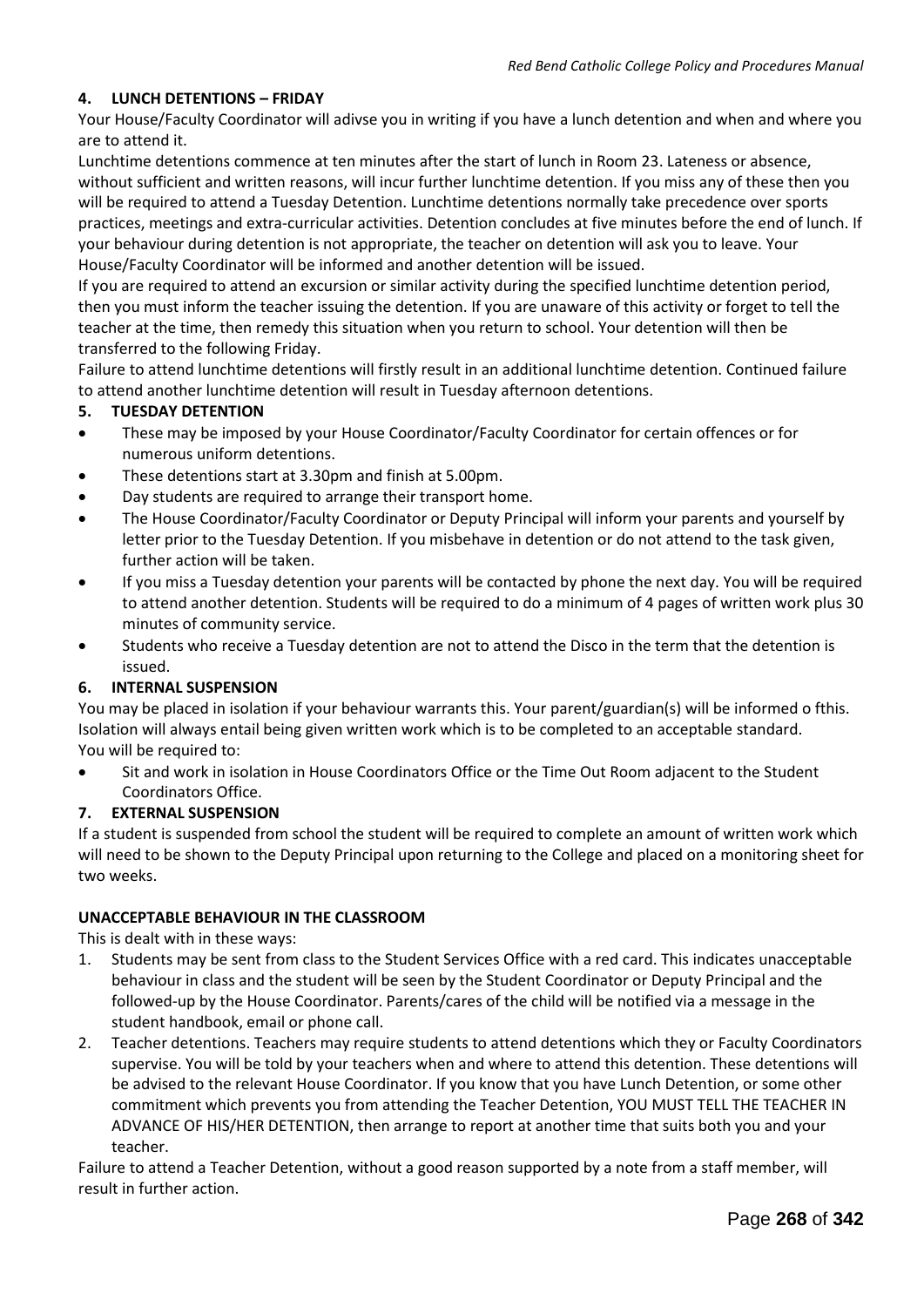- 3. Unsatisfactory Progress Letters. For persistent academic omissions or offences, your teachers will forward an "Unsatisfactory Progress" letter to your parents or guardian informing them of the problem(s). Once this letter is sent teachers may write unsatisfactory grades or comments on your school reports if you do not improve your application to your work. "Unsatisfactory Progress" letters also ask your parents/guardians to check your books. Student Handbook and assignments more closely and regularly.
- 4. Unsatisfactory Progress; second or later letters. If your parents/guardian receive two or more "Unsatisfactory Progress' letters from any of your teachers, another letter is sent home warning them that your academic progress is causing serious concern, and requesting your parents/guardian to attend an interview at the College with your teacher(s), Faculty Coordinators and Director of Curriculum to discuss the problem. You may have to attend this interview.

# **PREVENTION AND MANAGEMENT OF BULLYING, DISCRIMINATION AND HARASSMENT**

The College is committed to developing a greater awareness and addressing problems associated with bullying, harassment and discrimination.

# **BULLYING DEFINITION**

Bullying is when a student/students repeatedly and deliberately try to harm, humiliate or distress another student/students. There is a power imbalance involved and the bully's behaviour impacts on the bully and the victim. Bullying may be verbal, physical, social or psychological and includes but is not limited to the following:

- 1. Physical violence and attacks
- 2. Verbal taunts, name-calling and put-downs
- 3. Threats and intimidation
- 4. Extortion or stealing of money and possessions
- 5. Exclusion from the peer group
- 6. Electronic harassment between students of the school during or after school hours (using any form of Information Communication Technology, for example text messaging, Facebook, MSN Messenger, Snapchat etc).

If you, or someone you know has been bullied, you should report it by:

- Notifying a staff member, House Coordinator, Student Coordinator or the Deputy Principal
- Giving a note to a teacher
- Seeing a staff member
- Talking to parents

When events are reported they will be treated with the strictest confidence.

#### **DISCRIMINATION/HARASSMENT**

The Law

The Commonwealth Sex Discrimination Act and the New South Wales Equal Opportunity Act make sexual harassment and all forms of discrimination unlawful.

- 1. Harassment, intimidation, bullying and racist behaviour create a hostile and offensive environment in which both males and females can be victims.
- 2. For behaviour to constitute harassment it must be unwanted and uninvited. It may be just one incident or a series of incidents.
- 3. Any use of sexist, racist, intimidatory, or other discriminatory language or behaviour, which might be deemed so, are totally unacceptable.
- 4. Red Bend Catholic College is totally opposed to harassment in any form and will take appropriate action necessary to overcome any occurrences, which cause disadvantage or distress to any member of our school community.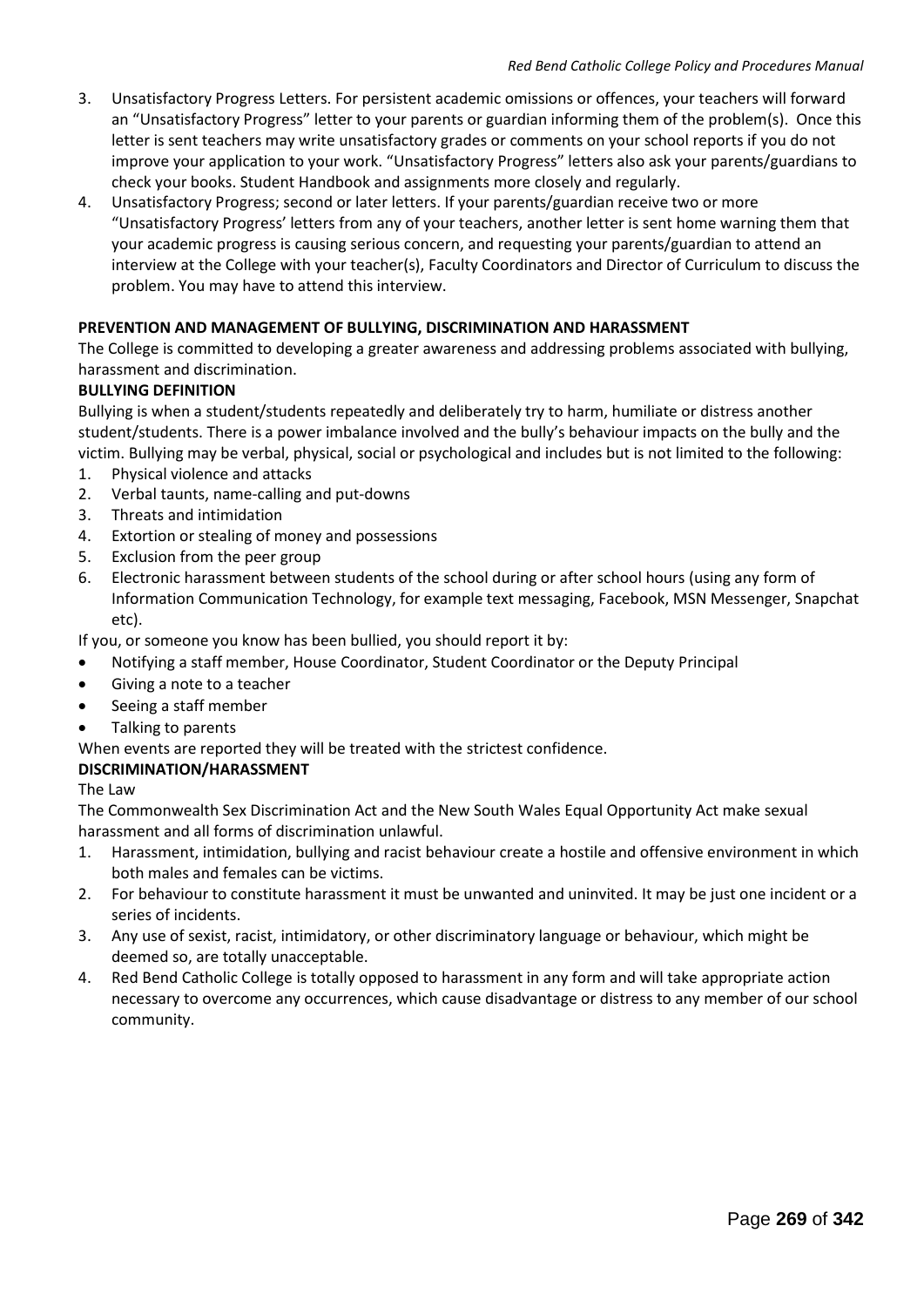#### **RESTORATIVE PRACTICES**

Management of students at Red B follows a Restorative Practices approach. This is a way of viewing relationshipbuilding and behaviour management of students, that works to strengthen community among students and between students, teachers and parents, through educative processes.

# **The Restorative Approach, starts from a different set of questions:**

- What happened?
- Who has been affected?
- What needs to happen to repair some of that harm?
- What to do differently next time to avoid the situation

#### **A Restorative Approach……….**

- Encourages students to appreciate and understand the consequences of their actions for others
- Enables students to make amends where their actions have harmed others
- Requires students to be accountable for their actions
- Encourages respect for all concerned
- Is not an absence of consequences it's about natural and logical consequences

#### **'BE YOUR BEST'**

At Red Bend Catholic College we strive to provide quality Catholic education in a safe and simulating learning environment. We encourage students to become respectful and responsible lifelong learners always aiming to 'Be Their Best'.

'Be Your Best' reinforces and supports our Behaviour Management and Student Welfare practices, our Restorative Practices approach and our current Merit/Demerit processes.

'Be Your Best' is about teaching and rewarding positive behaviour.

The 'Be Your Best' strategy promotes, Being an Active Learner, Being Responsible, and Being Respectful.

#### **AWARD SYSTEM – HOW DOES IT WORK?**

The staff will use a token reward system with the following specifications:-

- Each teacher is given 25 tokens to give out to students per week as a reward for positive outcomes demonstrated that are in line with the focus at that time.
- When a student receives a token they need to write their name and house on that token and place in the boxes in the House Coordinators office.
- At the end of each three weeks a draw will be completed at assembly where a token is drawn out of the boxes from each house. The winner will receive a prize for their efforts.
- At the end of the year all student tokens will be put into a major draw for a prize to be drawn in each house.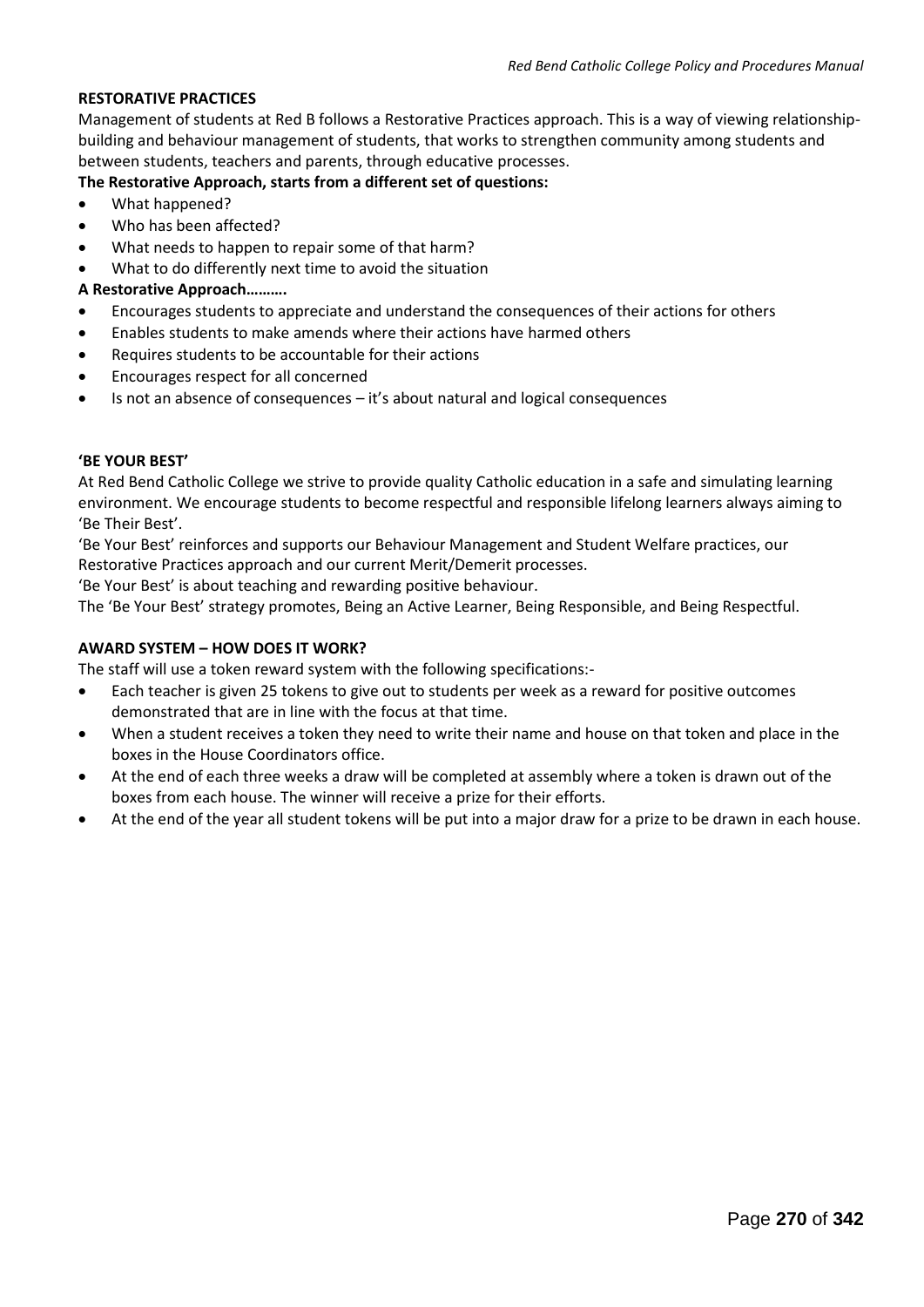# The Red Card Process



#### **SUGGESTED DEMERIT CONSEQUENCES**

| 3 Demerits / Day   | $\equiv$ | Sent to their House Coordinator / Isolation   |
|--------------------|----------|-----------------------------------------------|
| 5 Demerits / Week  | $\equiv$ | Detention                                     |
| 10 Demerits / Term | $\equiv$ | Warning Letter Home and Conduct Sheet         |
| 15 Demerits / Term | $\equiv$ | Conduct Sheet and / or Interview with Parents |

 A student carrying a conduct sheet will have this sheet checked near the end of the school day. 'Unsatisfactory' ratings for application, conduct or punctuality will normally result in further sanctions.

#### **OTHER ISSUES RELATING TO PUPIL MANAGEMENT**

#### **OUT OF CLASS**

If a student is out of class, they must carry their Handbook and it must be signed by their teacher or another appropriate member of the school staff. Students who do not have signed permission will be sent back to class.

#### **SEARCHING BAGS / LOCKERS**

The College reserves the right for student's bags or lockers to be searched if deemed necessary. This would only be done by the Principal or Deputy Principal. Where practicable another member of staff should be present to act as a witness.

#### **USE OF PHONE**

Students needing to make phone calls between 8.45 am and 3.20 pm should report to the SSO. Permission to use the school phones will be given on a case by case basis and only in exceptional circumstances.

#### **MOBILE PHONES / IPODS, MP3 PLAYERS**

Students are NOT to bring mobile phones / IPods / MP3 Players to school.

If these are at school, teachers will confiscate them. As soon as practicable, confiscated items are to be brought to the SSO by the staff members who have confiscated them. The SSO staff will label the item with the students' name and place it in their file.

Confiscated items will be retained for a week unless parents come to school to collect them